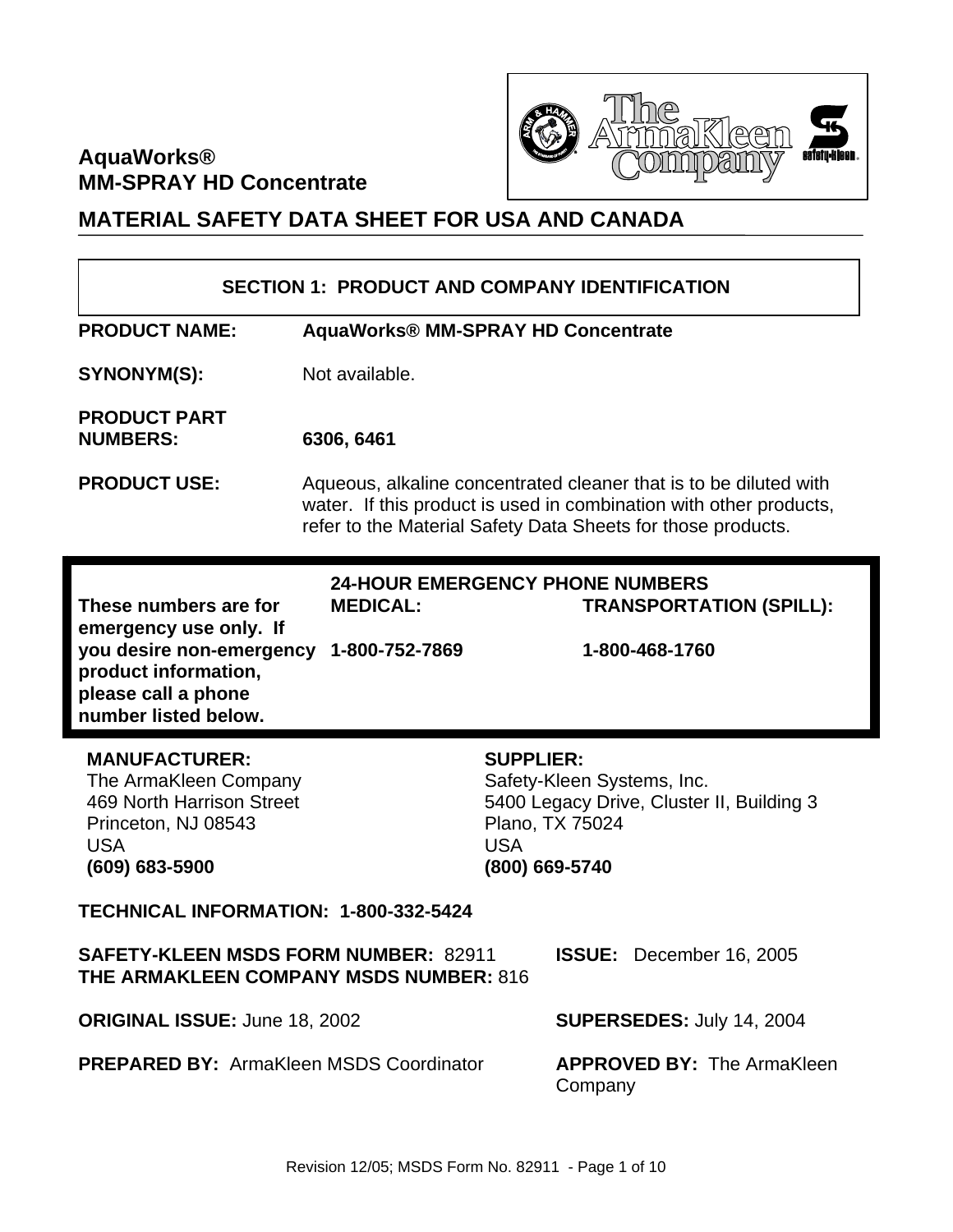## **SECTION 2: COMPOSITION/INFORMATION ON INGREDIENTS**

|                         |                                            |                                          |                                                |                     | <b>OSHA PEL</b>  | <u>ACGIH TLV<sup>®</sup></u>                                                              |                  |                 |                                        |
|-------------------------|--------------------------------------------|------------------------------------------|------------------------------------------------|---------------------|------------------|-------------------------------------------------------------------------------------------|------------------|-----------------|----------------------------------------|
| WT%                     | <b>NAME</b>                                | <b>SYNONYM</b>                           | CAS NO.                                        | <b>TWA</b>          | <b>STEL</b>      | <b>TWA</b>                                                                                | <b>STEL</b>      | LD <sup>a</sup> | $\underline{\mathsf{LC}}^{\mathsf{b}}$ |
| 7 to 13<br>3 to 7       | Potassium Carbonate<br>Potassium Hydroxide | Potash<br>Caustic potash                 | 584-08-7<br>1310-58-3                          | N. Av.<br>N. Av.    | N. Av.<br>N. Av. | 10 $mq/m^{3,c}$<br>2mg/m <sup>3</sup><br>(ceiling)                                        | N. Av.<br>N. Av. | 2000<br>273     | >4.96mg/L<br>N. Av.                    |
| 1 <sub>0</sub> 5        | D-gluconic acid,<br>sodium salt            | Sodium gluconate                         | 527-07-1                                       | N. Av.              | N. Av.           | $15 \text{mg/m}^{3,c}$                                                                    | N. Av.           | N. Av.          | N. Av.                                 |
| 1 to $5$                | Fatty acids, C9-13-<br>neo                 | C9-C13-Neoacids                          | 68938-07-8                                     | N. Av.              | N. Av.           | N. Av.                                                                                    | N. Av.           | N. Av.          | N. Av.                                 |
| 1 to $5$                | Neo-decanoic Acid                          | 2,2,3,5<br>tetramethyl<br>hexanoic acid  | 26896-20-8                                     | N. Av.              | N. Av.           | N. Av.                                                                                    | N. Av.           | N. Av.          | N. Av.                                 |
| 1 to $5$                | Silicic acid, potassium<br>salt            | Potassium silicate                       | 1312-76-1                                      | N. Av. <sup>d</sup> | N. Av.           | N. Av.                                                                                    | N. Av.           | N. Av.          | N. Av.                                 |
| 1 to $5$                | Alcohol C6-C10,<br>ethoxylated             | Linear alcohol<br>alkoxylate             | 68987-81-5                                     | N. Av.              | N. Av.           | N. Av.                                                                                    | N. Av.           | N. Av.          | N. Av.                                 |
| 60 to 100               | Water                                      | Water                                    | 7732-18-5                                      | N. Av.              | N. Av.           | N. Av.                                                                                    | N. Av.           | N. Av.          | N. Av.                                 |
| $N.Av. = Not Available$ |                                            |                                          | <sup>a</sup> Oral-Rat LD <sub>50</sub> (mg/kg) |                     |                  | <sup>C</sup> Particulates not otherwise classified                                        |                  |                 |                                        |
|                         |                                            | b <sub>Inhalation</sub> LC <sub>50</sub> |                                                |                     |                  | <sup>d</sup> manufacturer recommended TWA 5mg/m <sup>3</sup><br>(ceiling) respirable dust |                  |                 |                                        |

## **SECTION 3: HAZARDS IDENTIFICATION**

## **APPEARANCE**

### **EMERGENCY OVERVIEW**

### Liquid, clear, light straw color, and mild detergent odor.

### **DANGER!**

### **HEALTH HAZARDS**

 May irritate or burn the respiratory tract (nose, throat, and lungs), eyes, skin, and digestive tract.

May be harmful or fatal if swallowed.

Contains material which may cause eye damage.

#### **ENVIRONMENTAL HAZARDS**

Toxic to aquatic life.

#### **POTENTIAL HEALTH EFFECTS**

**INHALATION** Vapor or mist may cause irritation the respiratory tract (nose, throat, and **(BREATHING):** lungs). Symptoms include sore throat, coughing, shortness of breath, and/or burns to mucous membranes.

- **EYES:** May cause irritation, redness, pain, blurred vision, burns, and/or damage.
- **SKIN:** May cause irritation, redness, pain, blistering, and/or burns. Latent effects are possible. Not likely to be absorbed through the skin in harmful amounts.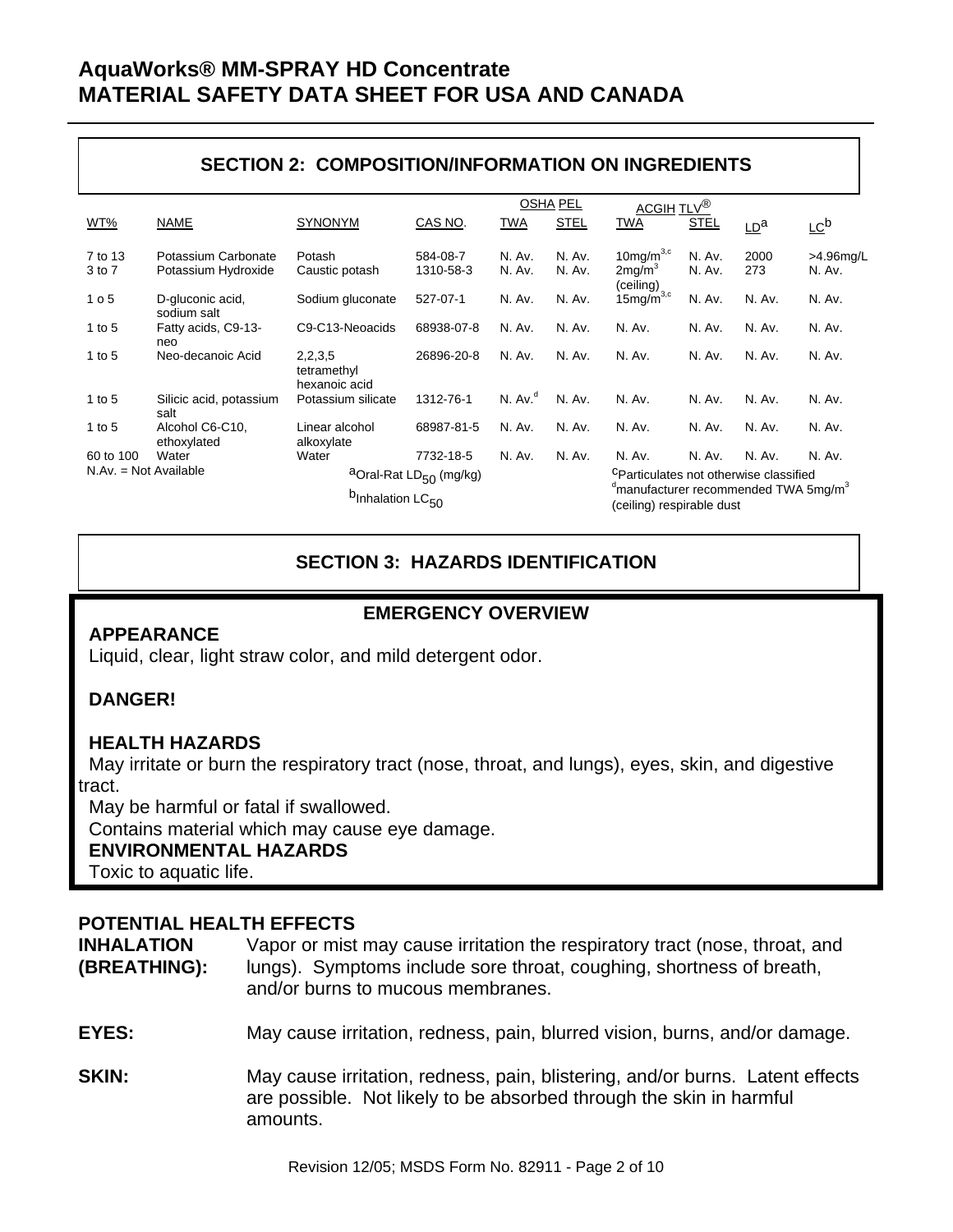| <b>INGESTION</b><br>(SWALLOWING):                                     | May be harmful or fatal if swallowed. May cause painful swallowing,<br>nausea, vomiting, and/or stomach pains. May cause mouth, throat, and/or<br>gastrointestinal burns. Breathing product into the lungs during ingestion or<br>vomiting may cause lung injury and possible death. |
|-----------------------------------------------------------------------|--------------------------------------------------------------------------------------------------------------------------------------------------------------------------------------------------------------------------------------------------------------------------------------|
| <b>MEDICAL CONDITIONS</b><br><b>AGGRAVATED BY</b><br><b>EXPOSURE:</b> | Individuals with pre-existing respiratory tract (nose, throat, and<br>lungs), eye, and/or skin disorders may have increased susceptibility<br>to the effects of exposure.                                                                                                            |
| <b>CHRONIC:</b>                                                       | Prolonged or repeated inhalation may cause burns to mucous<br>membranes. Prolonged or repeated skin contact may cause drying,<br>cracking, redness, itching, swelling (dermatitis), and/or burns.                                                                                    |
| <b>CANCER</b><br><b>INFORMATION:</b>                                  | No known carcinogenicity.                                                                                                                                                                                                                                                            |

## **POTENTIAL ENVIRONMENTAL EFFECTS**

Not available.

|                                      | <b>SECTION 4: FIRST AID MEASURES</b>                                                                                                                                                                                                                                                                                     |
|--------------------------------------|--------------------------------------------------------------------------------------------------------------------------------------------------------------------------------------------------------------------------------------------------------------------------------------------------------------------------|
| <b>INHALATION:</b><br>(BREATHING)    | Remove to fresh air. If not breathing, give artificial respiration. If breathing<br>is difficult, give oxygen. Oxygen should only be administered by qualified<br>personnel. Someone should stay with victim. Get medical attention if<br>breathing difficulty persists.                                                 |
| <b>EYES:</b>                         | If irritation or redness from exposure to vapor develops, move away from<br>exposure into fresh air and flush eyes with water for 5 minutes. Upon direct<br>contact with liquid, immediately flush eyes with plenty of water for 15<br>minutes while holding eyelids apart. Get medical attention.                       |
| <b>SKIN:</b>                         | Remove affected clothing and shoes. Wash skin thoroughly with soap and<br>water. Get medical attention if irritation or pain develops or persists.                                                                                                                                                                       |
| <b>INGESTION:</b><br>(SWALLOWING)    | DO NOT induce vomiting. Immediately get medical attention. Call medical<br>emergency telephone number (1-800-752-7869) for additional information.<br>. If spontaneous vomiting occurs, keep head below hips to avoid breathing<br>the product into the lungs. Never give anything to an unconscious person<br>by mouth. |
| <b>NOTE TO</b><br><b>PHYSICIANS:</b> | Treat symptomatically and supportively. Avoid gastric lavage. Treatment<br>may vary with condition of victim and specifics of incident. Call 1-800-752-<br>7869.                                                                                                                                                         |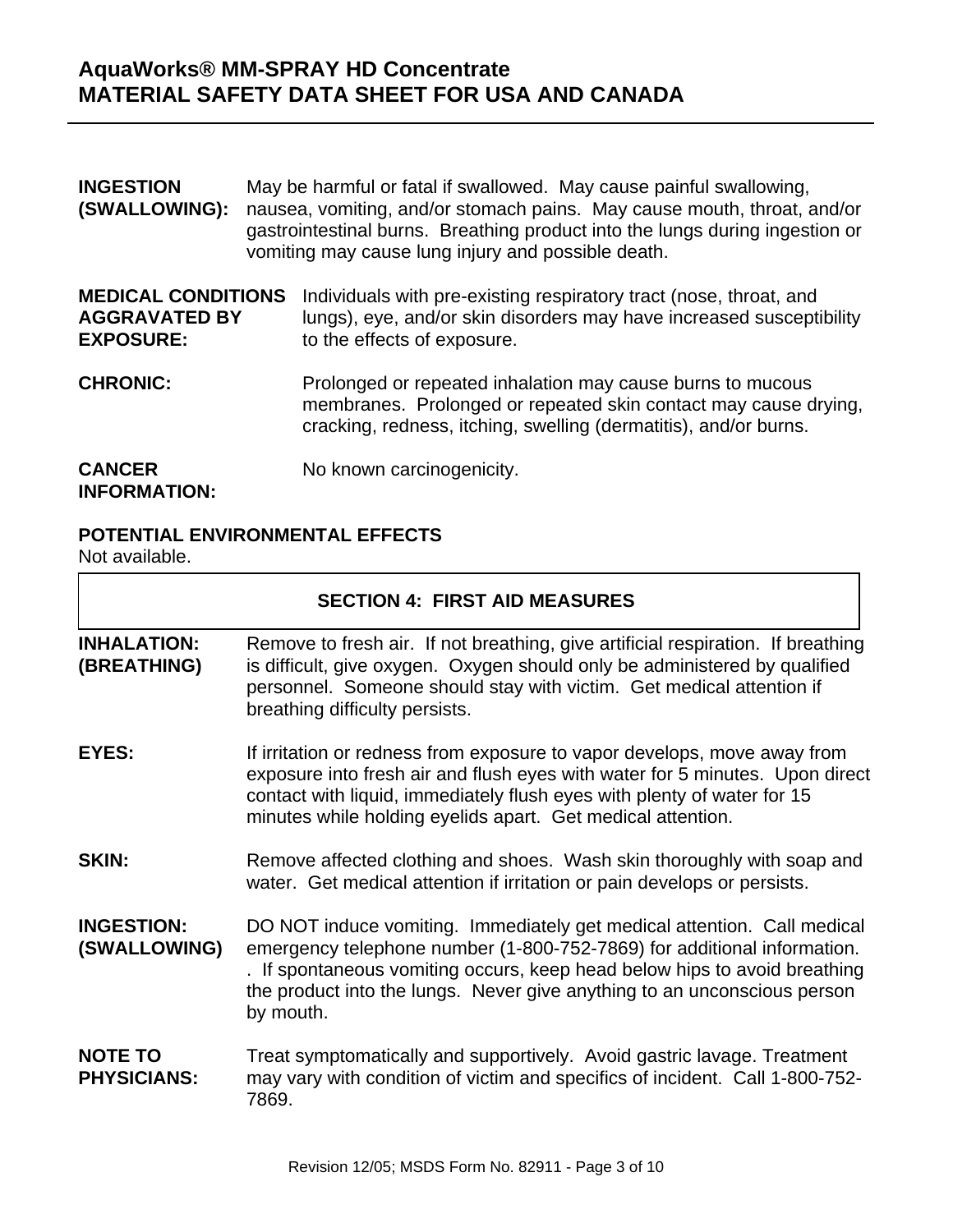| <b>SECTION 5: FIRE FIGHTING MEASURES</b>                   |                                                                                                                                                            |  |  |  |  |
|------------------------------------------------------------|------------------------------------------------------------------------------------------------------------------------------------------------------------|--|--|--|--|
| <b>FLASH POINT:</b>                                        | greater than 212°F (100°C)                                                                                                                                 |  |  |  |  |
| <b>FLAMMABLE LIMITS IN AIR:</b>                            | Not applicable.                                                                                                                                            |  |  |  |  |
| <b>AUTOIGNITION</b><br><b>TEMPERATURE:</b>                 | Not applicable.                                                                                                                                            |  |  |  |  |
| <b>HAZARDOUS COMBUSTION</b><br><b>PRODUCTS:</b>            | Product itself does not burn, but may decompose upon<br>heating to produce carbon monoxide, carbon dioxide, and<br>oxides of potassium.                    |  |  |  |  |
| <b>CONDITIONS OF</b><br><b>FLAMMABILITY:</b>               | Product will not burn.                                                                                                                                     |  |  |  |  |
| <b>EXTINGUISHING MEDIA:</b>                                | Not applicable.                                                                                                                                            |  |  |  |  |
| <b>NFPA 704</b><br><b>HAZARD</b><br><b>IDENTIFICATION:</b> | This information is intended solely for the use by individuals<br>trained in this system.<br><b>HEALTH HAZARD</b><br><b>FIRE HAZARD</b><br>(RED)<br>(BLUE) |  |  |  |  |
|                                                            | Ŋ<br><b>SPECIFIC</b><br><b>REACTIVITY</b><br><b>HAZARD</b><br>(YELLOW)<br>(WHITE)                                                                          |  |  |  |  |
| <b>FIRE FIGHTING</b><br><b>INSTRUCTIONS:</b>               | Keep storage containers cool with water spray.<br>A positive-pressure, self-contained breathing apparatus                                                  |  |  |  |  |

(SCBA) and full-body protective equipment are required for fire emergencies.

**FIRE AND Heated containers may rupture. "Empty" containers may rupture EXPLOSION HAZARDS:** retain residue and can be dangerous. Not sensitive to mechanical impact or static discharge.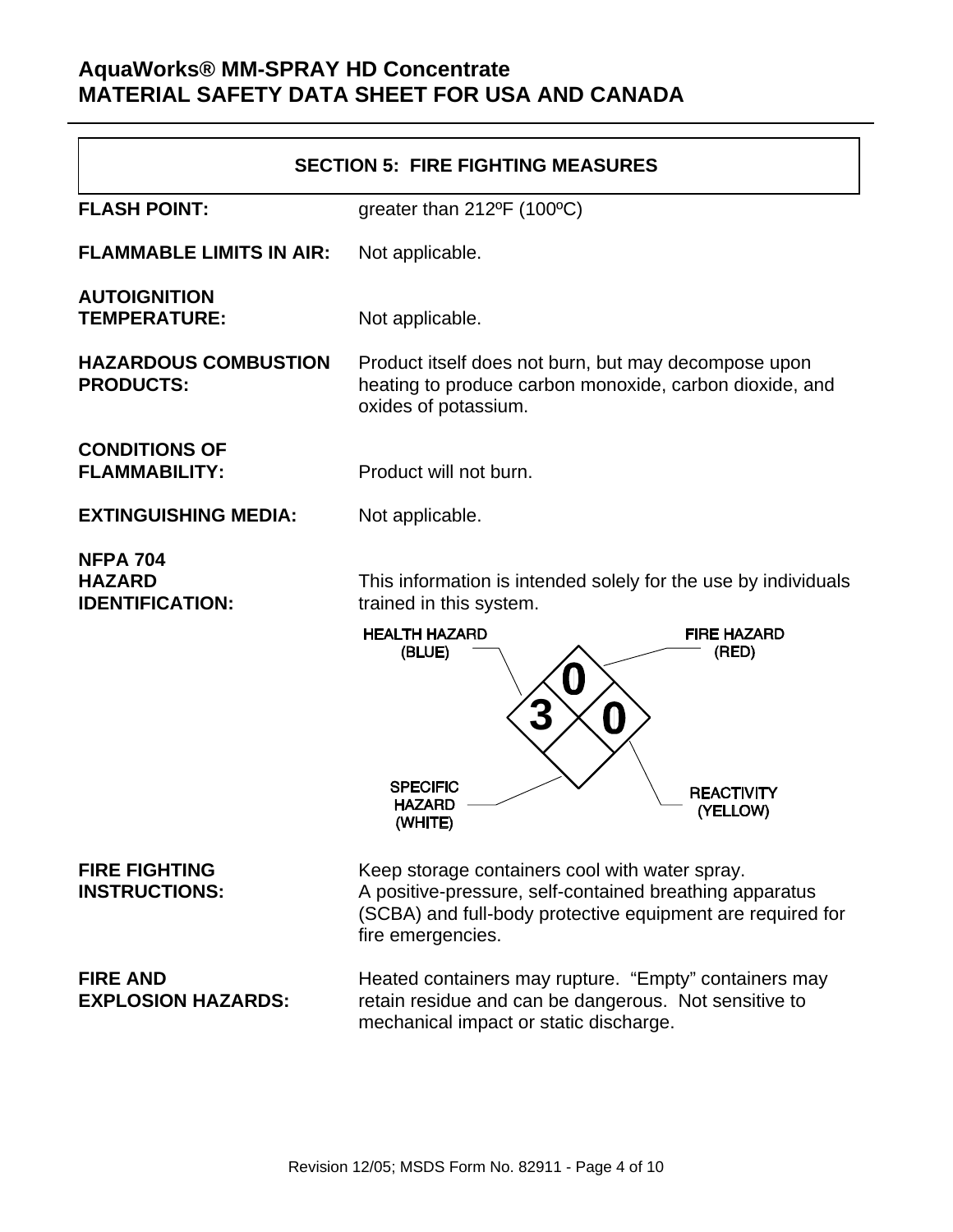## **SECTION 6: ACCIDENTAL RELEASE MEASURES**

Spilled product is slippery. Do not touch or walk through spilled product. Stop leak if you can do it without risk. Wear protective equipment and provide engineering controls as specified in **SECTION 8: EXPOSURE CONTROLS/PERSONAL PROTECTION**. Isolate hazard area. Keep unnecessary and unprotected personnel from entering. Ventilate area and avoid breathing vapor or mist. Contain away from surface waters and sewers. Neutralize the spill with dilute acid to lower pH. Contain spill as a liquid for possible recovery or sorb with compatible sorbent material and shovel with a clean tool into a sealable container for disposal.

Additionally, for large spills: Dike far ahead of liquid spill for collection and later disposal.

There may be additional regulatory reporting requirements associated with spills, leaks, or releases of this product.

### **SECTION 7: HANDLING AND STORAGE**

- **HANDLING:** When diluting, cautiously mix product and water together while stirring. Do not breathe vapor or mist. Use in a well ventilated area. Avoid contact with eyes, skin, clothing, and shoes.
- **SHIPPING AND** Keep container tightly closed when not in use and during transport. **STORING:** Store containers in a cool, dry place. Empty product containers may retain product residue and can be dangerous. See **SECTION 14: TRANSPORT INFORMATION** for Packing Group information.

### **SECTION 8: EXPOSURE CONTROLS/PERSONAL PROTECTION**

**ENGINEERING** Provide general ventilation needed to maintain concentration of **CONTROLS:** vapor or mist below applicable exposure limits. Where adequate general ventilation is unavailable, use process enclosures, local exhaust ventilation, or other engineering controls to control airborne levels below recommended exposure limits.

### **PERSONAL PROTECTIVE EQUIPMENT**

**RESPIRATORY** Use NIOSH-certified, combination N-, P-, or R- series particulate filter **PROTECTION:** respiratory protective equipment when concentration of vapor or mist exceeds applicable exposure limits. Selection and use of respiratory protective equipment should be in accordance in the USA with OSHA General Industry Standard 29 CFR 1910.134; or in Canada with CSA Standard Z94.4.

**EYE** Where eye contact is likely, wear chemical goggles; contact lens **PROTECTION:** use is not recommended.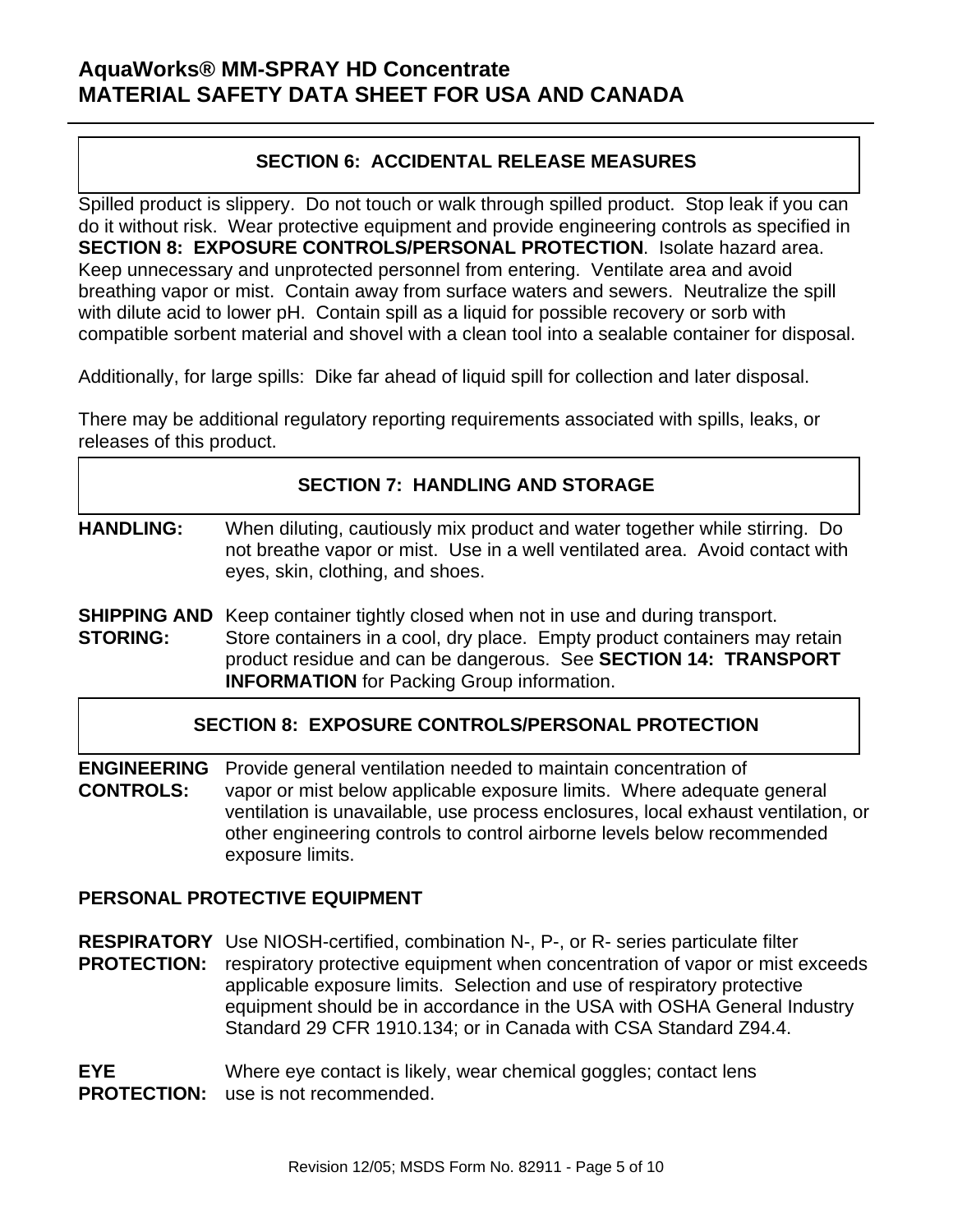**SKIN** Where skin contact is likely, wear nitrile, neoprene, or equivalent **PROTECTION:** protective gloves; use of polyvinyl alcohol (PVA), natural rubber, or equivalent gloves is not recommended.

> To avoid skin contact where spills and splashes are likely, wear appropriate chemical-resistant faceshield, boots, apron, whole body suits, or other protective clothing.

**PERSONAL** Use good personal hygiene. Wash thoroughly with soap and water after **HYGIENE:** handling and before eating, drinking, or using tobacco products. Clean affected clothing, shoes, and protective equipment before reuse. Discard affected clothing, shoes, or protective equipment if they cannot be thoroughly cleaned. Discard leather articles, such as shoes, saturated with the product.

**OTHER** Where spills and splashes are likely, facilities storing or using this product **PROTECTIVE** should be equipped with an emergency eyewash and shower, both equipped **EQUIPMENT:** with clean water, in the immediate work area.

#### **SECTION 9: PHYSICAL AND CHEMICAL PROPERTIES**

| <b>PHYSICAL STATE,</b>                   |                                                               |
|------------------------------------------|---------------------------------------------------------------|
| <b>APPEARANCE, AND ODOR:</b>             | Liquid, clear, light straw color, and mild detergent odor.    |
| <b>ODOR THRESHOLD:</b>                   | Not available.                                                |
| <b>MOLECULAR WEIGHT:</b>                 | Not applicable.                                               |
| <b>SPECIFIC GRAVITY:</b>                 | 1.18 (water = 1)                                              |
| <b>DENSITY:</b><br><b>VAPOR DENSITY:</b> | 9.85 LB/US gal (1180 g/L)<br>less than 1 (air = 1)            |
| <b>VAPOR PRESSURE:</b>                   | 17.5 mm Hg at $68^{\circ}F$ (20 $^{\circ}C$ ) (approximately) |
| <b>BOILING POINT:</b>                    | 212°F (100°C)                                                 |
| <b>FREEZING/MELTING POINT:</b>           | $32^{\circ}F(0^{\circ}C)$                                     |
| pH:                                      | 13.8                                                          |
| <b>EVAPORATION RATE:</b>                 | Less than 1 (butyl acetate $= 1$ )                            |
| <b>SOLUBILITY IN WATER:</b>              | Complete.                                                     |
| <b>FLASH POINT:</b>                      | greater than $212^{\circ}F$ (100 $^{\circ}C$ )                |
| <b>FLAMMABLE LIMITS IN AIR:</b>          | Not applicable.                                               |
| <b>AUTOIGNITION TEMPERATURE:</b>         | Not applicable.                                               |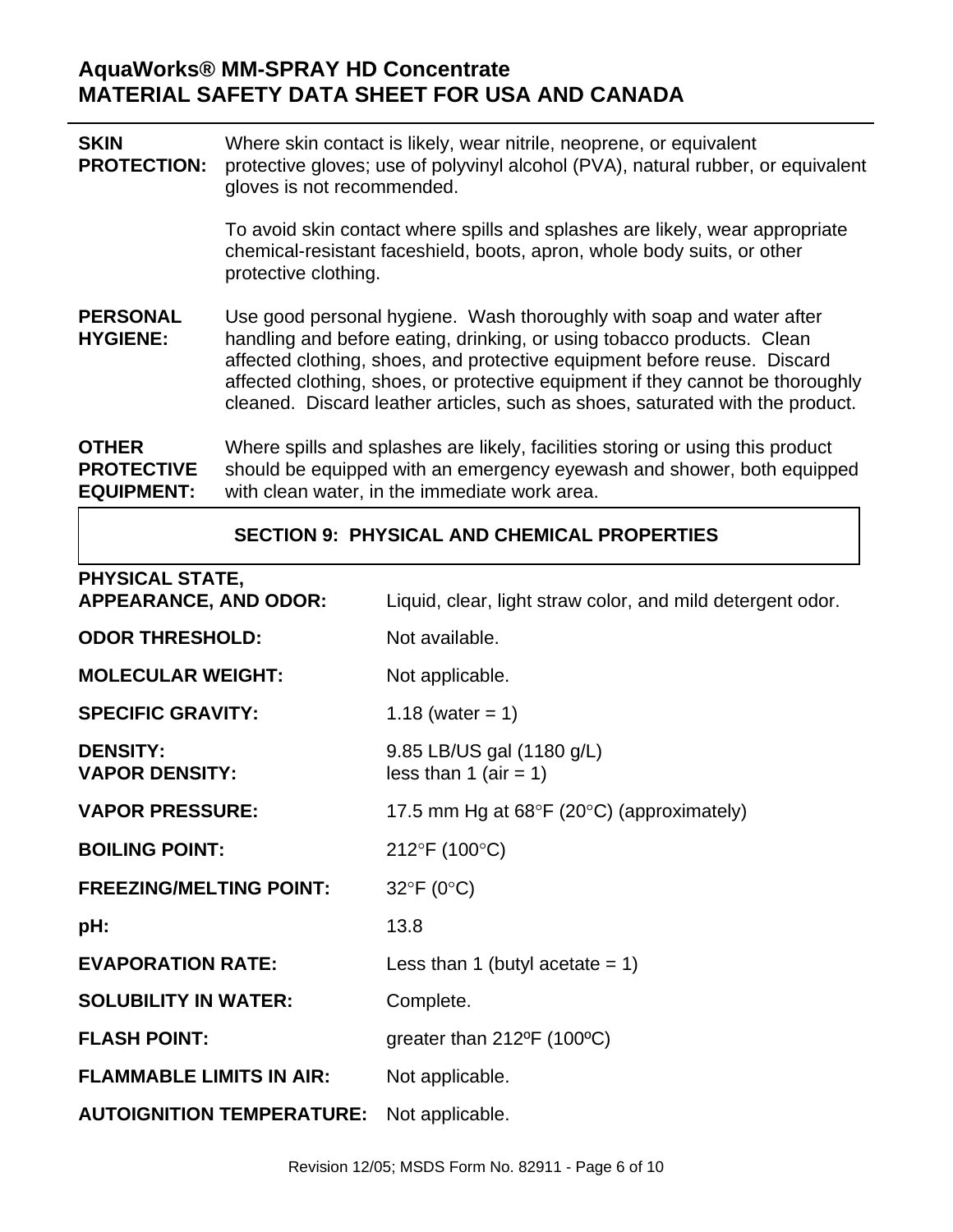|                                                                    | <b>SECTION 10: STABILITY AND REACTIVITY</b>                                                                                                                                                                                                                                                                                                                                                                               |
|--------------------------------------------------------------------|---------------------------------------------------------------------------------------------------------------------------------------------------------------------------------------------------------------------------------------------------------------------------------------------------------------------------------------------------------------------------------------------------------------------------|
| <b>STABILITY:</b>                                                  | Stable under normal temperatures and pressures.                                                                                                                                                                                                                                                                                                                                                                           |
| <b>INCOMPATIBILITY:</b>                                            | Avoid acids, oxidizing agents, or reducing agents, reactive halogens, or<br>reactive metals.                                                                                                                                                                                                                                                                                                                              |
| <b>REACTIVITY:</b>                                                 | Polymerization is not known to occur under normal temperatures and<br>pressures. Not reactive with water.                                                                                                                                                                                                                                                                                                                 |
| <b>HAZARDOUS</b><br><b>DECOMPOSITION</b><br><b>PRODUCTS:</b>       | None under normal temperatures and pressures.                                                                                                                                                                                                                                                                                                                                                                             |
|                                                                    | <b>SECTION 11: TOXICOLOGICAL INFORMATION</b>                                                                                                                                                                                                                                                                                                                                                                              |
| <b>SENSITIZATION:</b>                                              | Based on best current information, there is no known human<br>sensitization associated with this product.                                                                                                                                                                                                                                                                                                                 |
| <b>MUTAGENICITY:</b>                                               | Based on best current information, there is no known mutagenicity<br>associated with this product.                                                                                                                                                                                                                                                                                                                        |
| <b>CARCINOGENICITY:</b>                                            | Based on best current information, there is no known carcinogenicity<br>as regulated by OSHA; as categorized by ACGIH A1 or A2<br>substances; as categorized by IARC Group 1, Group 2A, or Group<br>2B agents; or as listed by NTP as either known carcinogens or<br>substances for which there is limited evidence of carcinogenicity in<br>humans or sufficient evidence of carcinogenicity in experimental<br>animals. |
| <b>REPRODUCTIVE</b><br><b>TOXICITY:</b>                            | Based on best current information, there is no known reproductive<br>toxicity associated with this product.                                                                                                                                                                                                                                                                                                               |
| <b>TERATOGENICITY:</b>                                             | Based on best current information, there is no known teratogenicity<br>associated with this product.                                                                                                                                                                                                                                                                                                                      |
| <b>TOXICOLOGICALLY</b><br><b>SYNERGISTIC</b><br><b>PRODUCT(S):</b> | Based on best current information, there are no known<br>toxicologically synergistic products associated with this<br>product.                                                                                                                                                                                                                                                                                            |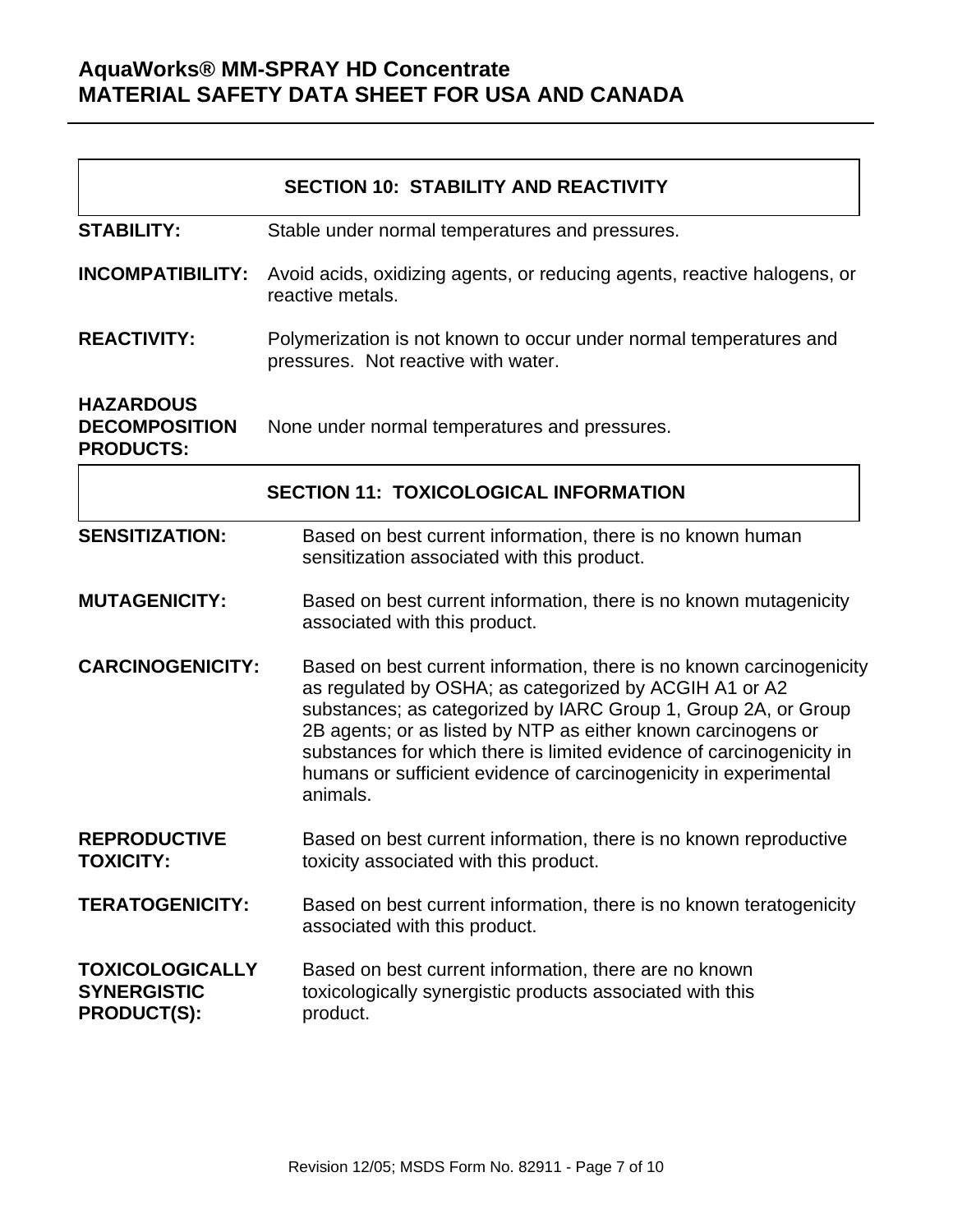|                                                                      | <b>SECTION 12: ECOLOGICAL INFORMATION</b>                                                                                                                                                                                                                                          |
|----------------------------------------------------------------------|------------------------------------------------------------------------------------------------------------------------------------------------------------------------------------------------------------------------------------------------------------------------------------|
| <b>ECOTOXICITY:</b>                                                  | No specific data. High pH (alkalinity) of product may be harmful<br>to aquatic life.                                                                                                                                                                                               |
| <b>OCTANOL/WATER</b><br><b>PARTITION COEFFICIENT: Not available.</b> |                                                                                                                                                                                                                                                                                    |
| <b>VOLATILE ORGANIC</b><br><b>COMPOUNDS:</b>                         | Contains 0 g/l VOC as per EPA method 24.                                                                                                                                                                                                                                           |
|                                                                      | <b>SECTION 13: DISPOSAL CONSIDERATIONS</b>                                                                                                                                                                                                                                         |
| <b>DISPOSAL:</b>                                                     | Dispose in accordance with federal, state, provincial, and local<br>regulations. Regulations may also apply to empty containers. The<br>responsibility for proper waste disposal lies with the owner of the<br>waste. Contact Safety-Kleen regarding recycling or proper disposal. |
| <b>USEPA WASTE</b>                                                   | D002                                                                                                                                                                                                                                                                               |
| CODE(S):                                                             | Based on available data, this information applies to the product as<br>supplied to the user. Processing, use, or contamination by the<br>user may change the waste code(s) applicable to the disposal of this<br>product.                                                          |
|                                                                      | <b>SECTION 14: TRANSPORT INFORMATION</b>                                                                                                                                                                                                                                           |
| DOT:                                                                 | CORROSIVE LIQUID, BASIC, INORGANIC, N.O.S. (Contains<br>Potassium Hydroxide), 8, UN 3266, III                                                                                                                                                                                      |
| TDG:                                                                 | CORROSIVE LIQUID, BASIC, INORGANIC, N.O.S. (contains<br>potassium hydroxide), 8, UN 3266, III                                                                                                                                                                                      |
| <b>EMERGENCY RESPONSE</b><br><b>GUIDE NUMBER:</b>                    | <b>ERG#154</b><br>Reference North American Emergency Response Guidebook                                                                                                                                                                                                            |
|                                                                      | <b>SECTION 15: REGULATORY INFORMATION</b>                                                                                                                                                                                                                                          |
| <b>USA REGULATIONS</b><br><b>SARA SECTIONS</b><br>302 AND 304:       | This product does not contain any "extremely hazardous substances"<br>listed pursuant to Title III of the Superfund Amendments and<br>Reauthorization Act of 1986 (SARA) Section 302 or Section 304 as<br>identified in 40 CFR Part 355, Appendix A and B.                         |
| <b>SARA SECTIONS</b>                                                 | This product poses the following health hazards as defined in<br>Revision 12/05; MSDS Form No. 82911 - Page 8 of 10                                                                                                                                                                |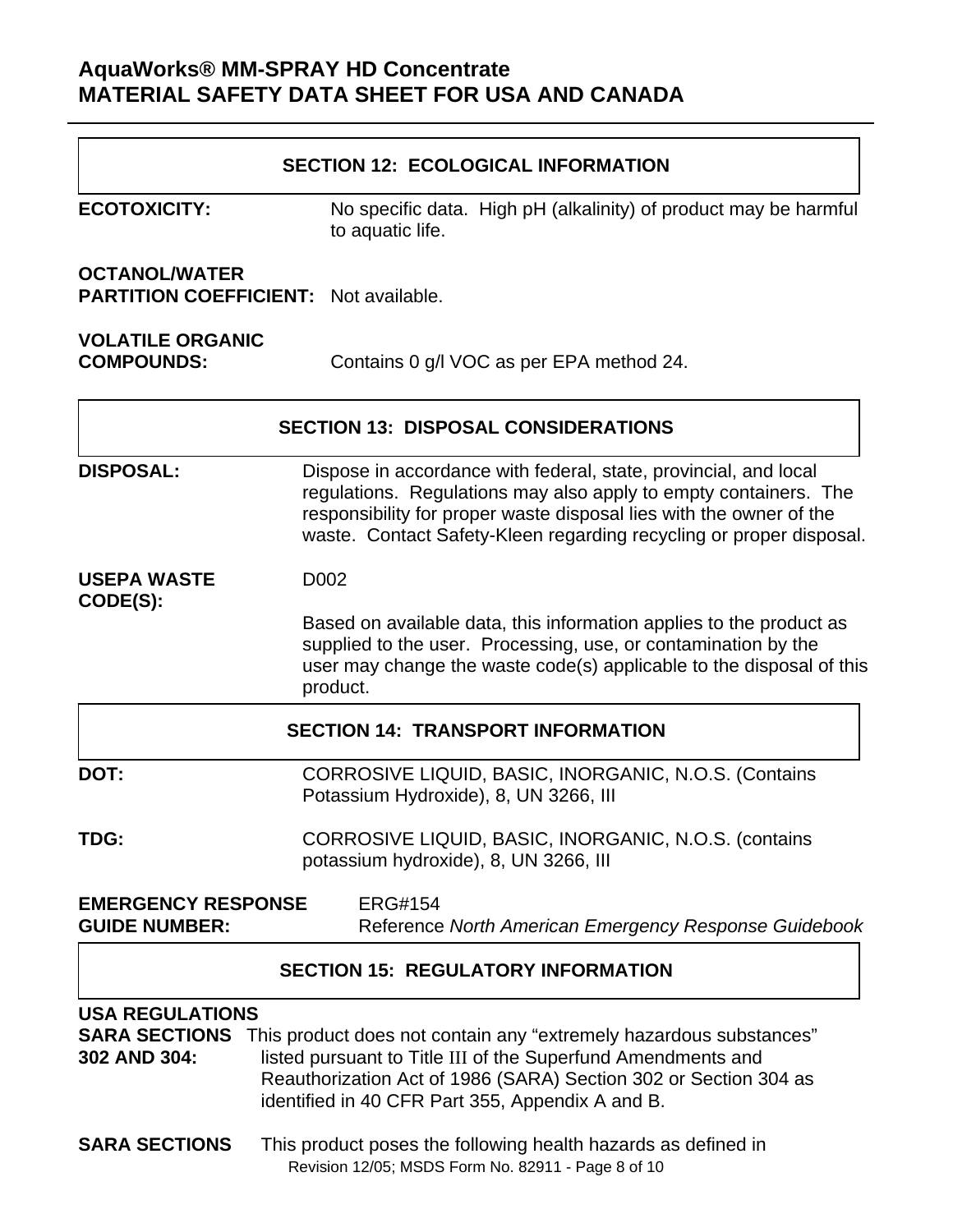| 311 AND 312:                | 40 CFR Part 370 and is subject to the requirements of sections 311 and<br>312 of Title III of the Superfund Amendments and Reauthorization Act of<br>1986 (SARA):<br>Immediate (Acute) Health Hazard                                                                                                                                         |
|-----------------------------|----------------------------------------------------------------------------------------------------------------------------------------------------------------------------------------------------------------------------------------------------------------------------------------------------------------------------------------------|
| <b>SARA SECTION</b><br>313: | This product does not contain toxic chemicals subject to the<br>requirements of section 313 of Title III of the Superfund Amendments and<br>Reauthorization Act of 1986 and 40 CFR Part 372.                                                                                                                                                 |
| <b>CERCLA:</b>              | This product contains the following "hazardous substance" listed under<br>the Comprehensive Environmental Response, compensation and Liability<br>Act of 1980 (CERCLA) in 40 CFR Part 302, Table 302.4 with the following<br>reportable quantity (RQ):<br>Material<br><b>CAS</b><br>RQ.<br>1310-58-3 1000 LB (454 kg)<br>Potassium hydroxide |
| <b>TSCA:</b>                | All the components of this product are listed on, or are automatically<br>included as "naturally occurring chemical substances" on, or exempted<br>from the requirement to be listed on, the TSCA Inventory.                                                                                                                                 |
| <b>CALIFORNIA:</b>          | This product does not contain detectable amounts of any chemical known<br>to the State of California to cause cancer.                                                                                                                                                                                                                        |
|                             | This product does not contain detectable amounts of any chemical known<br>to the State of California to cause birth defects or other reproductive<br>harm.                                                                                                                                                                                   |
| <b>CANADIAN REGULATIONS</b> | This product has been classified in accordance with the hazard criteria of the Controlled                                                                                                                                                                                                                                                    |

Products Regulations (CPR) and the MSDS contains all the information required by the CPR.

**WHMIS:** E

| <b>CANADIAN</b><br><b>ENVIRONMENTAL</b> |                                                                                                                                                                                                                                                           |
|-----------------------------------------|-----------------------------------------------------------------------------------------------------------------------------------------------------------------------------------------------------------------------------------------------------------|
| (CEPA):                                 | <b>PROTECTION ACT</b> All the components of this product are listed on, or are automatically<br>included as "substances occurring in nature" on, or are exempted from the<br>requirement to be listed on, the Canadian Domestic Substances List<br>(DSL). |